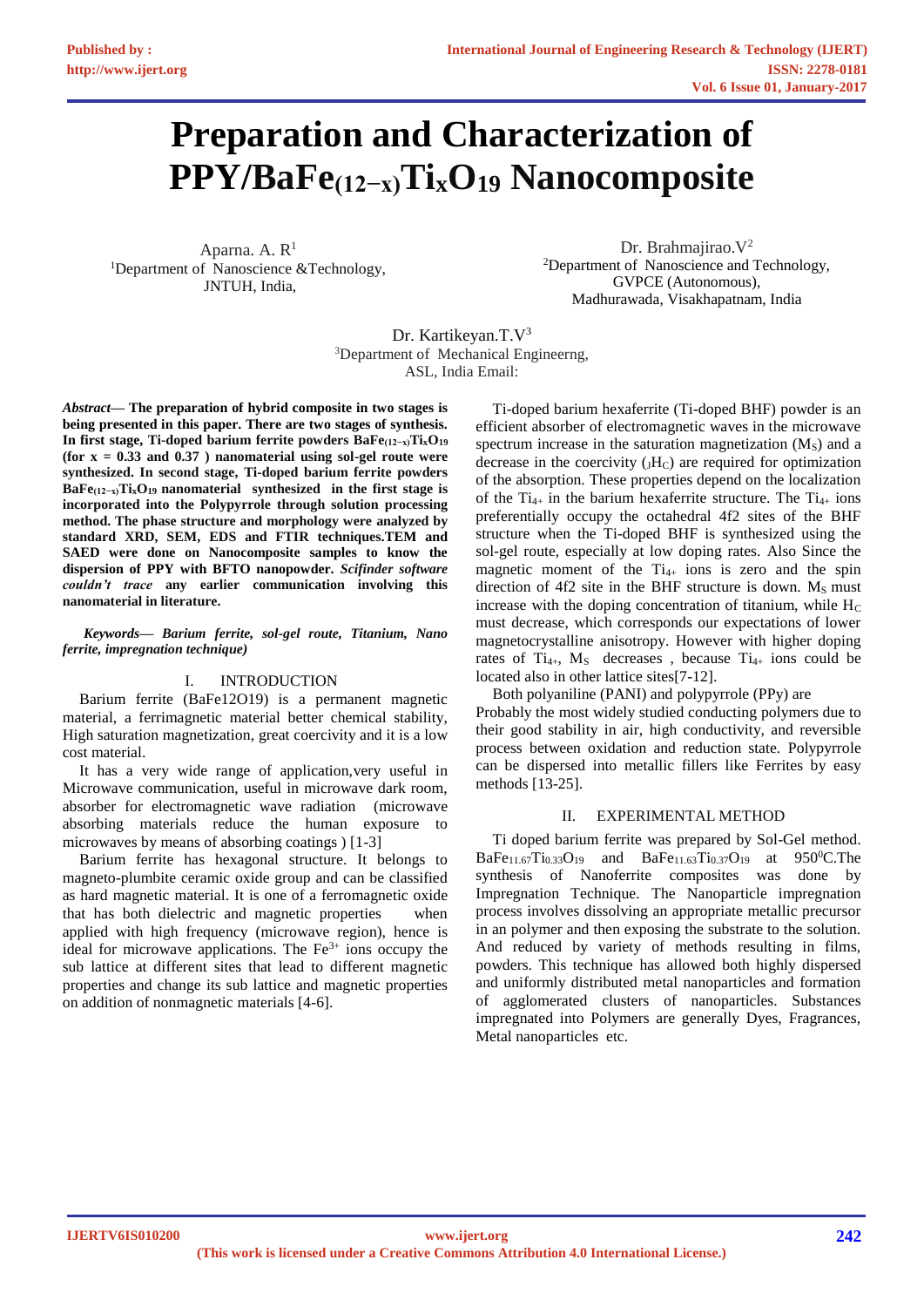

Fig 1.Flow chart for nanoferrite composite preparation

## III. RESULTS AND DISCUSSION

### *A. XRD (X-ray Diffractometer)*

XRD was performed at room temperature using CuKα radiation of wavelength 1.5406Å to confirm crystallographic phase formation of nanocomposite material.



Fig 2. XRD graphs of PPy/Ti-doped barim ferrite for x=0.33 and 0.37 at 950 °C temperatures.

The substituted samples are completely be dissolved in the magneto plumbite lattice and no intermediate phases in the hexagonal plane of magneto plumbite structure are observed. Analyzing the effect of varying the 'x' value, we can observe from figure 2 that the sample 2 shows well developed narrow peaks than the sample 1 which indicates that formation of nanoparticles are good at higher 'x' value.

Table1. XRD parameters of Nanoferrite Composites at 'x' =0.33 and 0.37

| S.no | Name of                                                                      | Crysta          | Parame  | Interplana | Volume  | Density |
|------|------------------------------------------------------------------------------|-----------------|---------|------------|---------|---------|
|      | Sample                                                                       | llite           | ter     |            | of unit | of Unit |
|      |                                                                              | Size            | $a^3$   | Spacing    | cell    | Cell    |
|      |                                                                              | "D"             | Å       | "d" $\AA$  | gm/cm   |         |
| 1    | $_{11.67}\mathrm{Ti}$<br>BaFe<br>$_{0.33}$ O <sub>19</sub> -3%<br><b>PPY</b> | (11.91)<br>nm   | 6.2965  | 2.01894    | 249.919 | 7.7809  |
| 2    | Ti<br>BaFe<br>11.63<br>$_{0.37} \text{O}$ $_{19}$ -3%<br><b>PPY</b>          | (13.168)<br>)nm | 6.32899 | 2.4471     | 254.364 | 7.78052 |

The values of the lattice constants, crystallite size,, miller planes determining the type of lattice formed, we found that the prepared doped nanoferrite is a cubic lattice. To know the structural formation of Nanocomposites, XRD technique is done on the samples. We know that PPY is amorphous in nature. By relative comparison of two samples, we can see in the case of sample 1 the interaction of PPY with BaFe<sub>12-x</sub>Ti  $_{x}$  $O<sub>19</sub>$  decreased the average interparticle distance leading to the reduction in the size of Nanoparticles. Varied doping concentration may be the reason for this.

## *B. SEM(Scanning electron microscopy) and EDAX(Energy dispersive analysis)*

The surface morphology of the composite sample was examined using SEM.



Fig. 3. SEM microgramof PPy/Ti-doped barim ferrite for x=0.33 and 0.37 at 950 °C temperatures

SEM microgram reveals that in sample 1 long and continuous nanorods are more prominent when compared with sample 2, here and there some cubic structure are also present. Whereas in sample 2 short nanorods and cubic structures are present.



Fig 4.EDAX plotsof PPy/Ti-doped barim ferrite for x=0.33 and 0.37 at 950 <sup>o</sup>C temperatures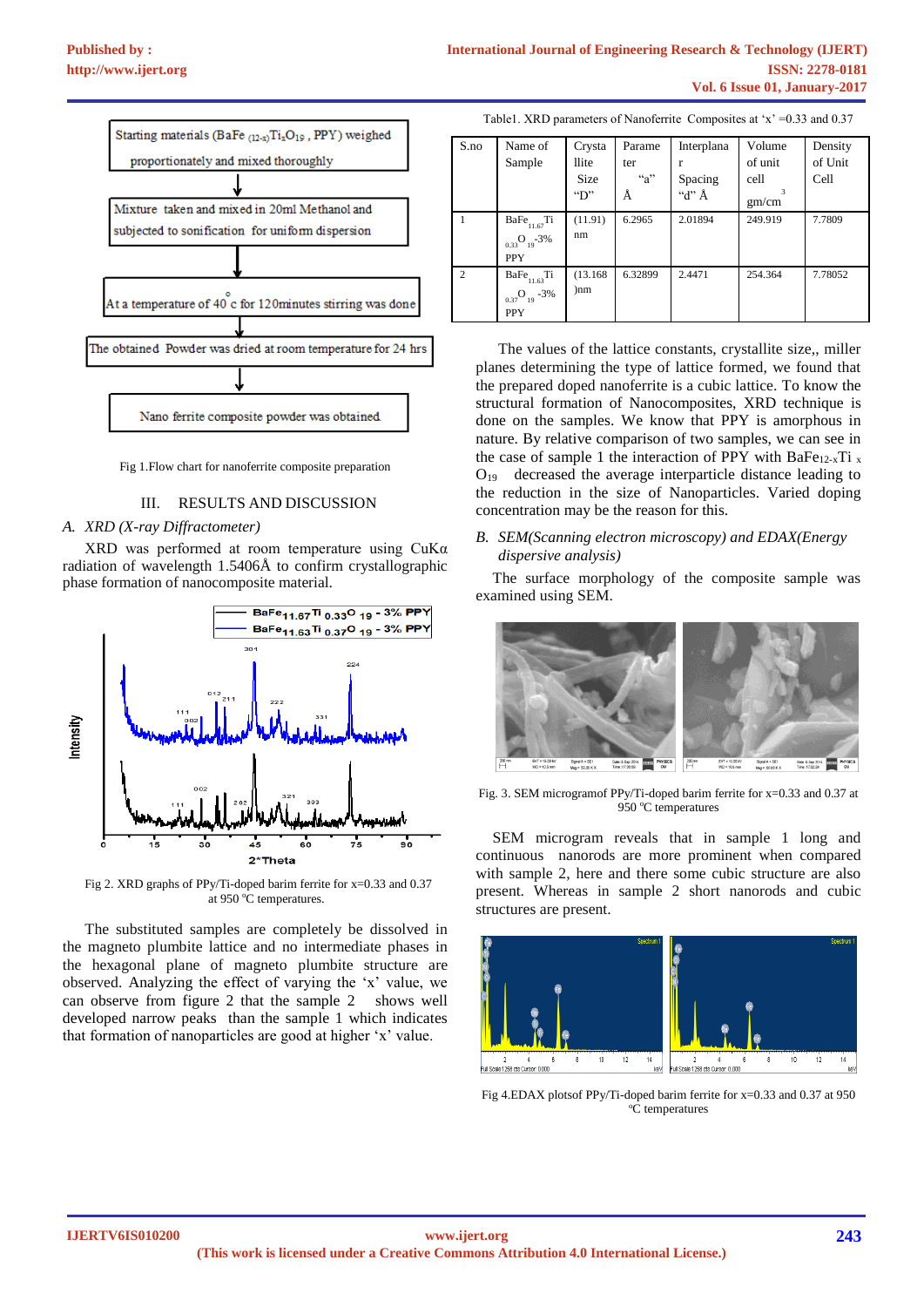EDAX characterization was done in order to ratify the purity and surety of chemical composition. It is a supplementary technique to TEM. The energy dispersive xray analysis pattern reveals that these nanoparticles are well crystallized.

In sample 1ions are present in higher and lower energy levels. This confirms that A-O-B spinel sub-lattice formation. In sample 2Ti peak at 5Kev energy value are absent, indicating that they were knocked out from lower energy spinel state. Whereas Fe peak at 6Kev has reduced indicating that number of nanoparticles are reduced at that particular energy level. This sample therefore cannot provide absorbing ions for the EMI radiation. Hence their ability for EMI absorption is less. However the above absorption of the Ti ion are necessarily to be confirmed by XPS and mausbaur studies.

## *C. FTIR (Fourier Transform Infra-Red)*

FTIR spectra of the obtained powder were recorded using FTIR spectrometer in the wavenumber range 4000-400cm-1 using kbr pellet to ratify the structure of sample. The identities, surrounding environments and concentration of chemical bonds that are present can be determined.



Fig 5.FT-IR spectraof PPy/Ti-doped barim ferrite for x=0.33 and  $0.37$  at 950 °C temperatures

Dips indicate the formation of groups. The bands around 500cm-1 correspond to metal-oxygen vibration.The bands around 1033,1034  $cm^{-1}$  correspond to  $=$ C-H band in plane vibration. The peaks around  $3000 \text{ cm}^{-1}$  assigned to N-H stretching vibration from pyrrole.Charge carrier existence is confirmed by several peaks indicating bi-polaron band formation. This indicates the formation of PPY in oxidised state.

## *D. TEM (Transmission electron microscope) AND Histographic analysis*

TEM and SAED were done on Nanocomposite samples to know the dispersion of PPY with BaFe  $12-x$ Ti O 19



Fig 6.TEM microgramof PPy/Ti-doped barim ferrite for x=0.33 and 0.37 at 950 °C temperatures

In TEM images of  $BaFe_{12} \cdot XT_{1x}O_{19}$  for all X-Values studied, the particles appear to be dark.Since ferrite is magnetic in nature, it absorbs more elctrons than Ti. Hence appear darker. In BaFe<sub>12-</sub>xTi<sub>x</sub>O<sub>19</sub>/PPY , for different percentages of 'x' value the BaFe12-xTixO19particles are surrounded by PPY confirming the coating of the former by later. In microgram polymer grains are white in colour and Ferrite grains are black in colour. This clearly indicates the formation of coreshell structure with doped ferrite as core and PPY as shell. It is observed that PPY was coated on  $BaFe_{12} \times Ti<sub>x</sub>O_{19}$ . But for some samples the coating shell obstructed the contact between the rest of PPY and BaFe<sub>12-XTix</sub>O<sub>19</sub>.Rest of PPY assembled as oxidant.



Fig7. Histogramsof PPy/Ti-doped barim ferrite for x=0.33 and 0.37 at 950  $^{\circ}$ C temperatures

Using image j software with SEM and TEM images number of particles distributed size wise are determined. The data is presented as histograms, Gaussian distribution curve is also superimposed to analyses the data. The particle diameter data for the different values of 'X' (calculated using image j software) registered a vivid contrast with similar data from XRD. In general majority of the values of the cryatallite parameter D showed reasonably good concurrent with the corresponding parameter of xrd calculations with large values of beta in debye-schherr equation. The data in (a) TEM and EDX as well as (b) Debye–Scherrer equation from XRD.show reasonably good agreement .

#### *E. SAED (Selected area electron diffraction)*

Electron diffraction analysis was used considerably to gain structural information of the sample. Often both electron microscopy (information in real space) images and diffraction patterns (information in reciprocal space) are obtained for the same reason. Electron diffraction can be performed on a single nanoparticle or on an area consisting of multiple nanoparticle, by inserting the relevant selected area aperature. Hence selected area electron diffraction(SAED).



Fig 8. SAED patternof PPy/Ti-doped barim ferrite for x=0.33 and 0.37 at 950 °C temperatures